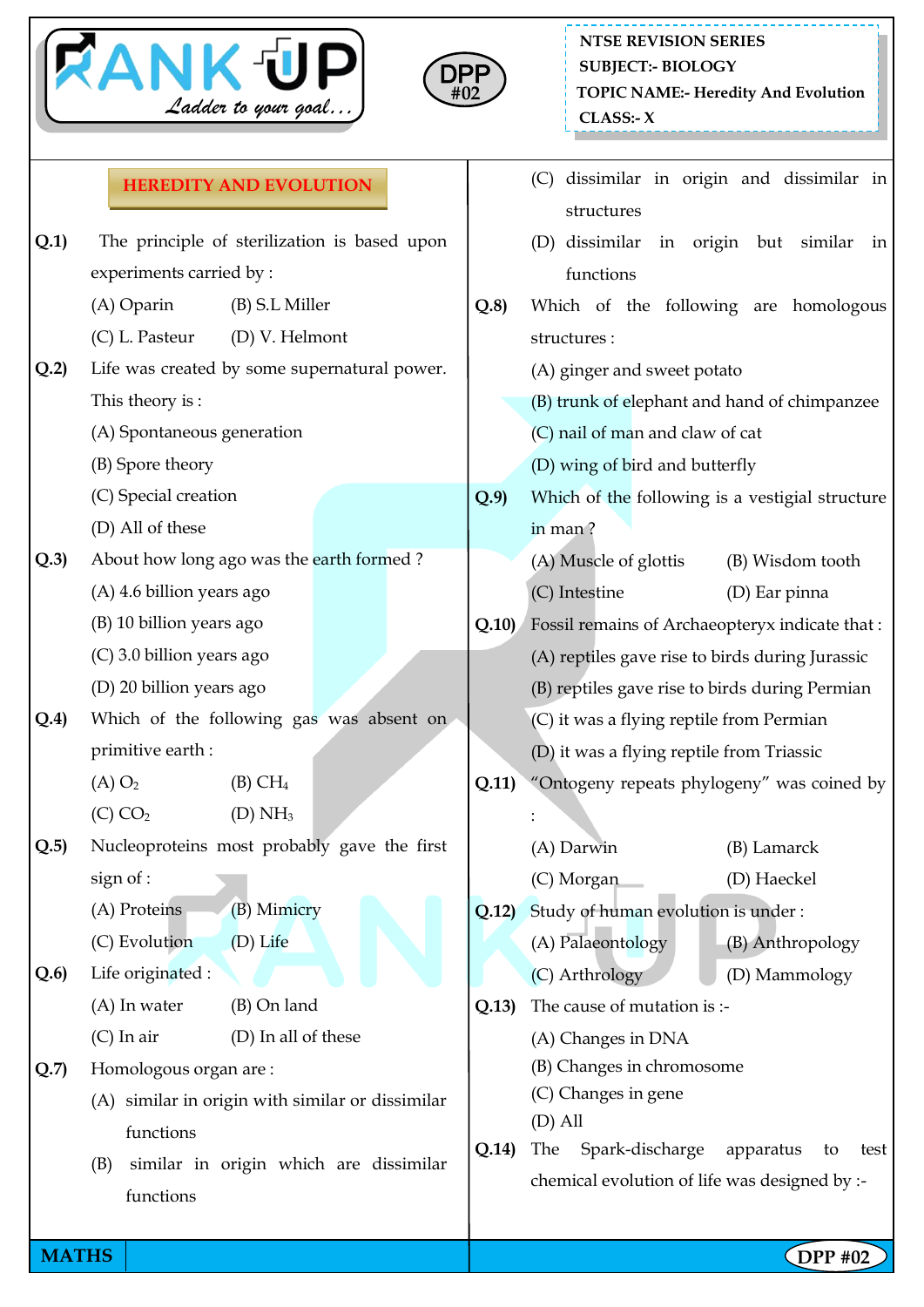



(A) Urey and Miller (B) Oparin and Haldane (C) Dixon and Jolley (D) Jacob and Monad **Q.15)** Swan-necked flask experiment was done by :- (A) Francisco Redi (B) Aristotle (C) Robert Koch (D) Louis Pasteur **Q.16)** The theory of Natural selection of Darwin to explain organic evolution was based on (A) modification in organs through used and disuse (B) probability of reproduction, struggle for existence and survival of the fittest (C) Inheritance of acquired characters (D) appearance of sudden large variations, then inheritance and survival of those having these variations **Q.17)** When a red flowered homozygous pea plant is crossed with a white flowered plant what colour is produced in  $F_1$  generation ? (A) Red (B) White (C) Pink (D) Red and white **Q.18)** Mendel worked on (A) Pisum (B) Solanum (C) Lathyrus (D) Dolichos **Q.19)** Which one carries extra nuclear genetic material ? (A) Plastids (B) Ribosomes (C) Chromosomes (D) Golgi – complex **Q.20)** Father of genetics is (A) Morgan (B) Mendel (C) Darwin (D) Hutchinson **Q.21)** Mendel noted as many pairs of contrasting traits in pea plants  $(A) 2$  (B) 5  $(C) 7$  (D) 9 **Q.22)** In monohybrid cross, what is the ratio of homozygous dominant and homozygous recessive individuals in  $F_2$  – generation ? (A)  $1:2:1$  (B)  $2:1/1:2$  $(C) 3 : 1/1 : 3$  (D) 1 : 1 **Q.23)** Back cross is a cross between (A)  $F_1 \times F_1$ (B)  $F_1 \times$  Recessive (C)  $F_1 \times$  Dominant (D)  $F_1 \times$  any parent **Q.24)** A cross between a tall plant (TT) and short pea plant (tt) resulted in progeny that were all tall plants because (A) Tallness is the dominant trait (B) Shortness is the dominant trait (C) Tallness is the recessive trait (D) Height of pea plant is not governed by gene "T" or 't" **Q.25)** Mendel formulated the law of purity of gametes on the basis of (A) dihybrid cross (B) monohybrid cross (C) back cross (D) test cross **Q.26)** A cross between AaBB X aa BB yields a genotypic ratio of (A) 1 AaBB: 1 aaBB (B) 1 AaBB : 3 aaBB (C) 3Aa BB : 1 aa BB (D) All AaBb **Q.27)** A zygote which has an X-chromosome inherited from the father will develop into a (A) Boy (B) Girl (C) X-chromosome does not determine the sex of a child (D) Either boy or girl **Q.28)** Branch of biology which deals with heredity and variation is called

**MATHS NATHS Example 2 CDPP** #02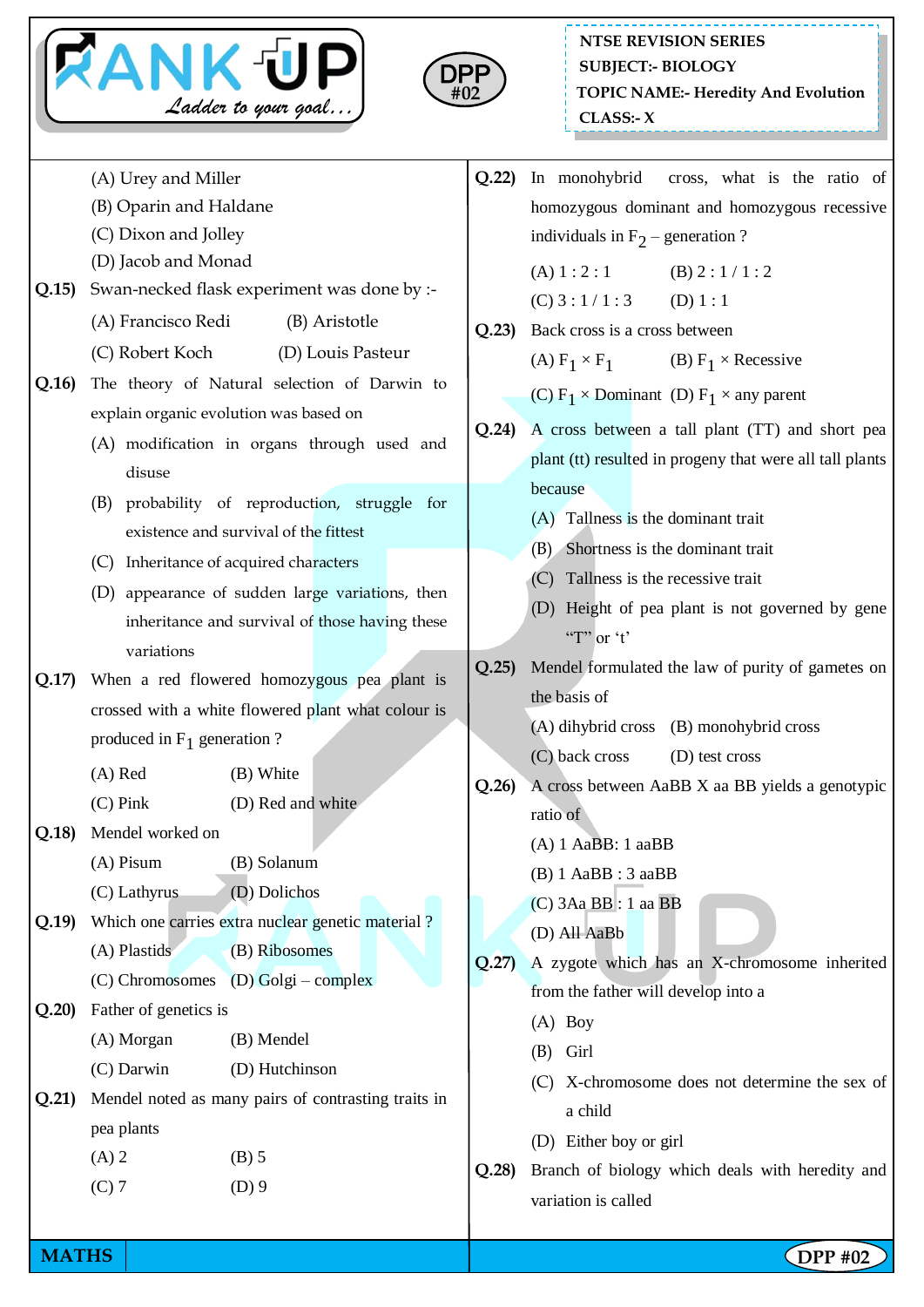



**NTSE REVISION SERIES SUBJECT:- BIOLOGY**

**TOPIC NAME:- Heredity And Evolution**

 **CLASS:- X**

| (A) Paleontology<br>(B) Evolution<br>(C) Genetics<br>(D) Ecology<br>If the fossil of an organism is found in the deeper<br>Q.29<br>layers of earth, then we can predict that<br>(A) The extinction of organism has occurred<br>recently<br>(B) The extinction of organism has occurred<br>thousands of years ago<br>(C) The fossil position in the layers of earth is not<br>related to its time of extinction<br>(D) Time of extinction cannot be determined<br>Q.30<br>Two allelic genes are located on<br>(A) the same chromosome<br>(B) two homologous chromosomes<br>(C) two non - homologous chromosomes<br>(D) any two chromosomes<br>RANKŪP |  |  |
|-----------------------------------------------------------------------------------------------------------------------------------------------------------------------------------------------------------------------------------------------------------------------------------------------------------------------------------------------------------------------------------------------------------------------------------------------------------------------------------------------------------------------------------------------------------------------------------------------------------------------------------------------------|--|--|
|                                                                                                                                                                                                                                                                                                                                                                                                                                                                                                                                                                                                                                                     |  |  |
|                                                                                                                                                                                                                                                                                                                                                                                                                                                                                                                                                                                                                                                     |  |  |
|                                                                                                                                                                                                                                                                                                                                                                                                                                                                                                                                                                                                                                                     |  |  |
|                                                                                                                                                                                                                                                                                                                                                                                                                                                                                                                                                                                                                                                     |  |  |
|                                                                                                                                                                                                                                                                                                                                                                                                                                                                                                                                                                                                                                                     |  |  |
|                                                                                                                                                                                                                                                                                                                                                                                                                                                                                                                                                                                                                                                     |  |  |
|                                                                                                                                                                                                                                                                                                                                                                                                                                                                                                                                                                                                                                                     |  |  |
|                                                                                                                                                                                                                                                                                                                                                                                                                                                                                                                                                                                                                                                     |  |  |
|                                                                                                                                                                                                                                                                                                                                                                                                                                                                                                                                                                                                                                                     |  |  |
|                                                                                                                                                                                                                                                                                                                                                                                                                                                                                                                                                                                                                                                     |  |  |
|                                                                                                                                                                                                                                                                                                                                                                                                                                                                                                                                                                                                                                                     |  |  |
|                                                                                                                                                                                                                                                                                                                                                                                                                                                                                                                                                                                                                                                     |  |  |
|                                                                                                                                                                                                                                                                                                                                                                                                                                                                                                                                                                                                                                                     |  |  |
|                                                                                                                                                                                                                                                                                                                                                                                                                                                                                                                                                                                                                                                     |  |  |
|                                                                                                                                                                                                                                                                                                                                                                                                                                                                                                                                                                                                                                                     |  |  |
|                                                                                                                                                                                                                                                                                                                                                                                                                                                                                                                                                                                                                                                     |  |  |